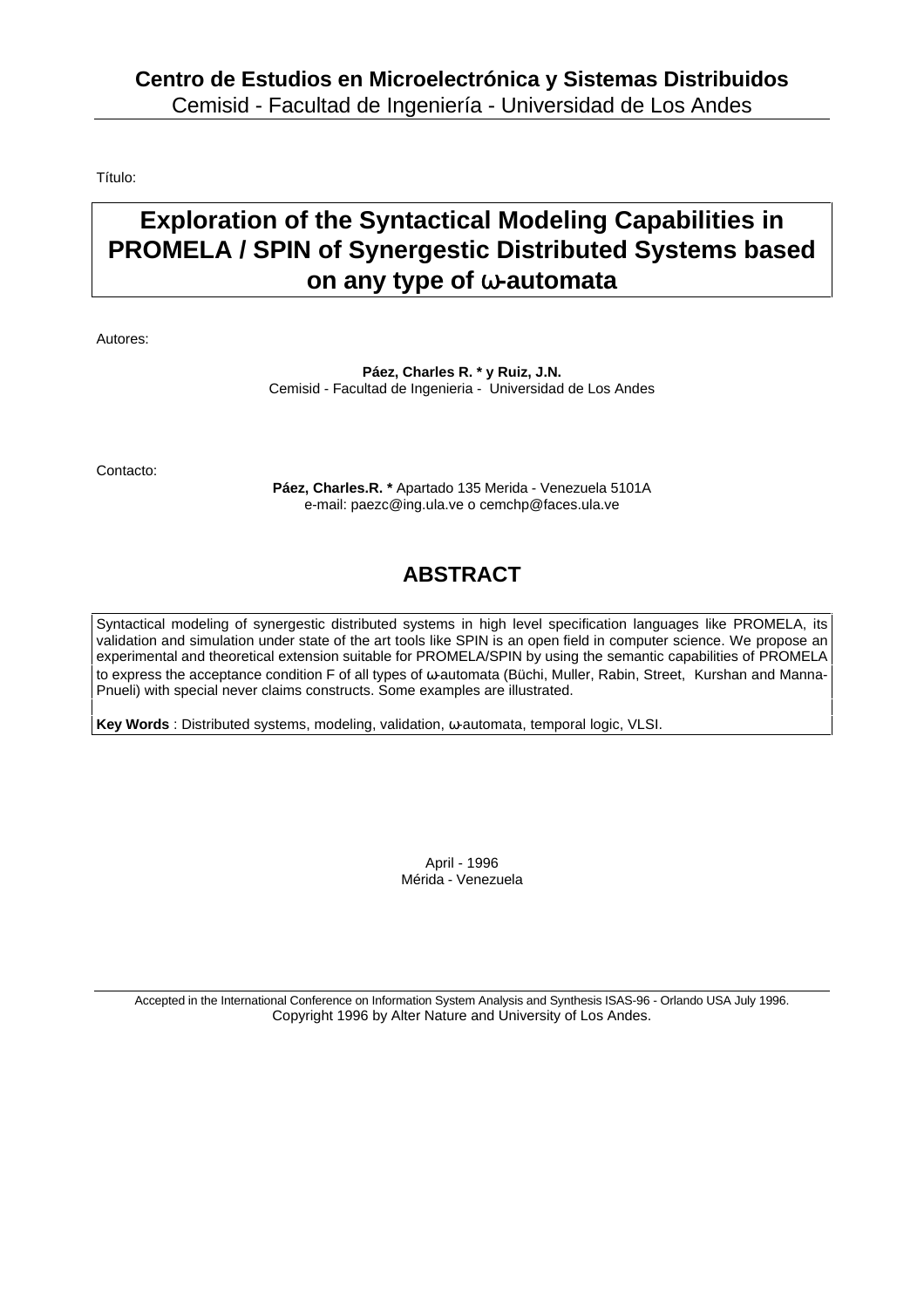## **Exploration of the Syntactical Modeling Capabilities in PROMELA / SPIN of Synergestic Distributed Systems based on any type of** ω**automata**

**Páez, ChR. and Ruiz, J.N.**

University of Los Andes - Cemisid Mérida, 5101, Venezuela

### **ABSTRACT**

Syntactical modeling of synergestic distributed systems in high level specification languages like PROMELA, its validation and simulation under state of the art tools like SPIN is an open field in computer science. We propose an experimental and theoretical extension suitable for PROMELA/SPIN by using the semantic capabilities of PROMELA to express the acceptance condition F of all types of ωautomata (Büchi, Muller, Rabin, Street, Kurshan and Manna-Pnueli) with special never claims constructs. Some examples are illustrated.

**Key Words** : Distributed systems, modeling, validation, ω-automata, temporal logic, VLSI.

#### **1. THEORETICAL SCENE IN** ω−**AUTOMATA**

Holzman [1-2] designed a validation modeling language PROMELA and a tool for analyzing and validate the logical consistency of concurrent and distributed systems named SPIN. PROMELA allows the abstract modeling of synergestic distributed system based on global processes and local and global message channels and variables. Processes in PROMELA specify behavior. Channels and variable specify the enviroment in which processes run. Process interaction and process coordination is at the very basis of the language. Each process models an infinite automaton as an ordered set of statements. The execution of every statement is conditional on its executability. So, statement are blocked or executable. Executability is the basic mechanism of sinchronization.

It is obvious, PROMELA/SPIN community can get used to think that the only type of ω- automata we can model are Büchi ones. We proceed to evaluate PROMELA in order to expand its theoretical scope of modeling capabilities to all six types of ω- automata in literature.

#### **2.** ω−**AUTOMATA**

A non-deterministic ω-automaton M over an finite alphabet  $\Sigma$  is a tuple (S, s<sub>0</sub>,  $\delta$ , F), where S is a finite set of states,  $s_0$  is an *initial state*,  $\delta$ : S x S  $\rightarrow$  P(S) is a transition relation and F is an acceptance condition.

A  $\omega$ -automaton M is *deterministic* if  $\forall s \in S$ ,  $\forall a \in \Sigma$ :  $|\delta(s,a)| \leq 1$ . The ω-automaton M is complete if  $\forall s \in$ S,  $\forall a \in \Sigma : |\delta(s,a)| \geq 1$ .

A path p in M is an infinite sequence of states  $s_0s_1s_2... \in S$ , that starts in the initial state  $s_0$  and has the property that  $\forall i \geq 1$ ,  $\exists a_i \in \Sigma : \delta(s, a) \ni s_{i+1}$ . A path  $s_0s_1s_2... \in S^{\omega}$  in M is a *run* r of an infinite word  $a_0a_1a_2... \in \Sigma^{\omega}$  if  $\forall i \geq 1 : \delta(s,a) \ni s_{i+1}.$ 

An infinite word is accepted by an ω-automaton M if it satisfies the F acceptance condition. The infinitary set of sequences  $s_0s_1s_2... \in S^{\omega}$ , inf( $s_0s_1s_2$  ...) is the set of all the states that appears infinitely often in the sequences.

### **3. CLASSIFICATION OF** ω−**AUTOMATA**

There are six types of ω-automata depending of the acceptance condition F : B-automaton (Büchi) [3], M-automaton (Muller) [4], R-automaton (Rabin) [5], S-automaton (Street) [6], L-automaton (Kurshan) [7] and ∀-automaton (Manna y Pnueli) [8].

If M is a *B-automaton* the F  $\subseteq$  S is a set of states. Therefore, a run r is accepted by a B-automaton M if

 $\inf(r) \cap F \neq \emptyset$  (1) Thus, some states  $s_f \in S$  are specified as *accepting* states. In order for a word to be accepted, these accepting states must occur infinitely often during a run r on the B-automaton M.

$$
\exists s_f \in F : s_f \in inf(r) \tag{2}
$$

The acceptance condition of a M-automaton M is a set  $F \subseteq P(S)$  of sets of states. Therefore, a run r is accepted by a M-automaton M if

 $\inf(r) \in F$  (3) Thus, Muller´s acceptance condition consists of a set in which element is a set of states. In order for a word to be accepted by a M-automaton, the set of states that occurr infinitely often during a run r of M on the word must be one of the elements of the acceptance set.

If M is a R-automaton, then the acceptance condition has the form  $F = \{ (U_1, V_1),..., (U_n, V_n) \}$ , where  $U_i, V_i \subseteq$ S.

A run r is accepted by a R-automaton M if there exists  $i \in \{1,...,n\}$  such that

$$
inf(r) \subseteq U_i \text{ and } (4a)
$$
  
 
$$
inf(r) \cap V_i \neq \emptyset \qquad (4b)
$$

For a S-automaton its acceptance condition has the form  $F = \{ (U_1, V_1), \ldots, (U_n, V_n) \}$ . A run r is accepted by a S-automaton if for every  $i \in \{1,...,n\}$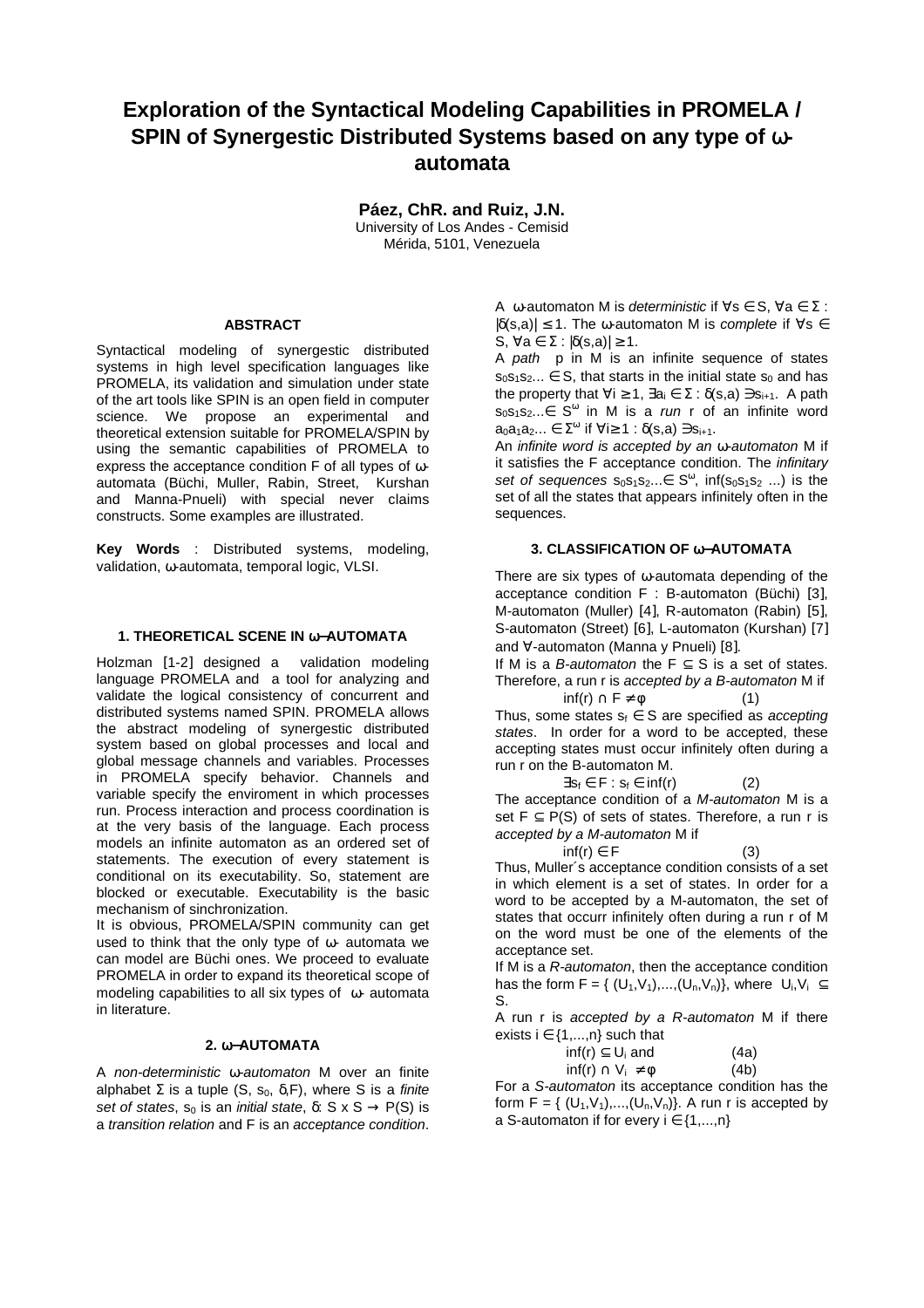$$
inf(r) \subseteq U_i \quad \text{or} \quad (5a)
$$
  

$$
inf(r) \cap V_i \neq \emptyset \quad (5b)
$$

The acceptance condition for a *L-automaton* M is a pair F = (Z,V), where  $Z \subseteq P(S)$  and  $V \subseteq S$ . A run is accepted by a L-automaton if either :

$$
inf(r) \subseteq U \text{ for some } U \in Z, \text{ or } (6a)
$$
  

$$
inf(r) \cap V \neq \emptyset
$$
 (6b)

In the case of a ∀-automaton M its acceptance condition is  $F = (U,V) \subset SxS$ . A run r is accepted by the ∀-automaton ,if either :

> $inf(r) \subset U$ , or (7a)  $inf(r) \cap V \neq \emptyset$  (7b)

#### **4.** ω−**REGULAR LANGUAGES**

The set of words accepted by an  $\omega$ -automaton M is called the  $\omega$ -regular language of M and denoted by  $L^{\omega}$  (M). The cardinality of  $L^{\omega}$  (M) is the number of R words accepted by M.

L<sup>ω</sup> (M) = { $a_1a_2... \in \Sigma^{\omega}$  |  $a_1a_2...$  is accepted by M } (8)

### **5. PROMELA CAPACITY FOR MODELING ALL KINDS OF** ω−**AUTOMATON**

First, PROMELA was designed for modeling Büchi automata in mind. Our main target is to explore its intrinsic capabilities for modelling the rest of other types of ω-automata. Due the fact all of them differ in the definition of their acceptace condicion F. We summary the never claim construct for every kind of F acceptance condition of each ω-automata.

PROMELA validation models are finite. So the number of execution sequences that constitute its ωregular language are bounded and enumerable. Therefore, there are terminating sequences and cyclic sequences. The specification of correctness requirement are defined by propositions on system states. There are three ways in which a correctness criteria on a model can be expressed in PROMELA : assert statement, validation labels ( accept, progress, end ) and temporal claims.

The acceptance conditions F of every type of ωautomata must be expressed as a condition that cannot happen infinitely often. In order to express such a condition we can use PROMELA segments based on acceptance state labels (proposed in PROMELA to formalize that something cannot happen infinitely often) within never-claims constructs (proposed in PROMELA to formalize linear time temporal logic formulae or behavior that is claimed to be impossible). Therefore, a correctness violation occurs if and only if a temporal claim is matched by a system behavior and it occurs infinitely often. In the following paragraphs we propose the modeling of the corresponding F acceptance condition of every type of ω-automata.

#### **6. ACCEPTANCE CONDITION F OF** ω− **AUTOMATON IN PROMELA:**

For a Büchi automaton, F is a set of acceptance states that must be reached infinitely often. So, we define those states  $s_f \in S$  and  $s_f \in F$  as progress states and proceed to validate searching for nonprogress states. If we find a non-progress cycle; then there exist at least a run do not accepted for the Bautomaton.

In those cases where it is not appropiate to validate the model using non-progress state approach, we can use temporal claims in order to probe the no existance of a ciclic sequence of states  $s_i \in S$  and  $s_i$ ∉ F. If we label correctly the states  $s_f \in S$  and  $s_f \in$ F, the body of the never-claim must be of the form shown in Table 1. So, if in any run it is executed infinitely often a a ciclic sequence of states  $s_i \in S$ and  $s_i \notin F$  will exist an error. This condition looks like a typical non-progress condition.

**Table 1 .** PROMELA Never-claim for B-automaton

| F Acceptance<br>Condition        | PROMELA never-claim                                                             |
|----------------------------------|---------------------------------------------------------------------------------|
| $F \subset S$                    | never {<br>accept:                                                              |
| inf(r) $\cap$ F $\neq \emptyset$ | do<br>::!(process [pid] $\mathcal{F}_1$    <br>$  $ process [pid] $(F_n)$<br>od |

We propose to use an acceptance-state within a never claim construct in order to satisfy the ωautomata Muller's F acceptance condition is a set F ⊆ P(S) of sets of states contained in a state transition relation, as shown in Table 2.

Table 2. PROMELA Never-claim based on state transition in a process for M-automaton

| F Acceptance<br>Condition | PROMELA never-claim                                                                                                                                                                                                                     |
|---------------------------|-----------------------------------------------------------------------------------------------------------------------------------------------------------------------------------------------------------------------------------------|
| $F \subseteq S$           | never {<br>do                                                                                                                                                                                                                           |
| $inf(r) \in F$            | $::$ skip<br>:: process[pid]@STATE1<br>-> break<br>od:<br>accept1:<br>do<br>$::$ !(process[pid]@STATE2)<br>process[pid]@STATE2<br>$\mathbb{R}^+$<br>-> break<br>od:<br>accept <sub>2</sub> :<br>do<br>$::$ !(process[pid]@STATE3)<br>od |

The acceptance condition  $F = \{ (U_1, V_1),..., (U_n, V_n) \}$ , in a Rabin automaton, is a set of pair of states  $U_i, V_i \subseteq$ S . So, in order to accept a run r, each R-automaton must reach any state U<sub>i</sub> and infinitely often must visit those states  $V_i$ . This condition can ve validated in two steps, as shown in Table 3.

First we verify the run r reached a Ui state by using a monitor process that initialize a global variable to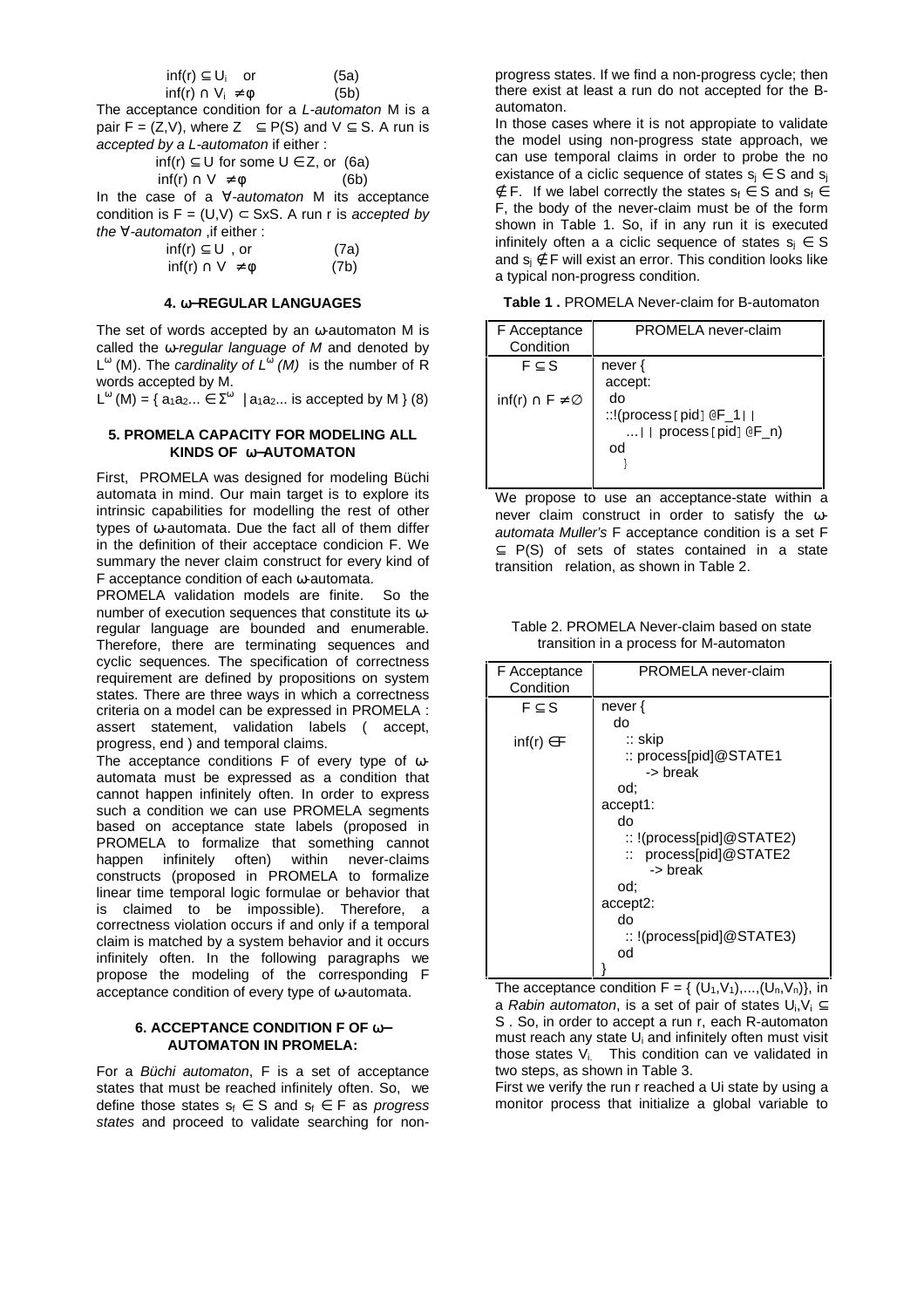TRUE. and making the variable FALSE whitin the process when it reach a state U<sub>i</sub>.

Then, the second part of the validation consist in to verify that the run reach the Vi state infinitely often. This can be made in a B-automaton style. We propose an alternative way. Labeling the states Vi as STATE\_V and verifying an imposible temporal claim The acceptance condition F of an Street automaton consists of pairs (U,V) of states such that in order the run r to be accepted by the automaton, it must go through any state  $s_i \in U$  or through any state  $s_i \in$ V infinitely often. In order to model this acceptance condition F is enough to add an additional possibility in the never claim that we used for the Muller automaton : The option of that the run r have circulated through any state  $s_i \in U$ . We use a binary variable FLAG with value1 by default that change its value to 0 whenever the run goes through any state  $s_i \in U$ . All states  $s_i \in V$  are labeled as STATE\_V. Thus we propose the following never claim construct.

| F Acceptance<br>Condition                                                                                                                 | PROMELA never-claim                                                                                                                                                                                                                              |
|-------------------------------------------------------------------------------------------------------------------------------------------|--------------------------------------------------------------------------------------------------------------------------------------------------------------------------------------------------------------------------------------------------|
| $F = \{ (U_1, V_1), ,$<br>$(U_n,V_n)$ , where<br>$U_i, V_i \subseteq S$<br>inf(r) $\subseteq U_i$ and<br>$inf(r) \cap V_i \neq \emptyset$ | First of all:<br>byte flag = $1$ ;/* global var.*/<br>inside process where<br>is<br>STATE U<br>STATE U:<br>statement;<br>statement;<br>flag = $0;$<br>proctype monitor()<br>{ $accept: flag == 1$<br>λ<br>and as a second part:<br>never {<br>do |
|                                                                                                                                           | $::$ skip<br>:: !(process[pid]@STATE_V)<br>-> break<br>od:<br>accept:<br>do<br>:: !(process[pid]@STATE_V)<br>od:                                                                                                                                 |
|                                                                                                                                           |                                                                                                                                                                                                                                                  |

For a Kurshan automaton, its acceptance condition F is a pair  $(Z, V)$ , where  $Z$  is a set of state transitions and V a set of states. In order to be accept an infinite run r in a L-automaton, it must goes infinitely often through states  $s_i \in V$  or through states transitions in Z. In order to model this condition as a impossible assertion we may set a label STATE\_V in any state  $s_i \in V$ , and assuming that in any state transition in Z, a binary variable VZ goes from 1 to 0.

Then we propose the following never claim construct. Thus, if the variable VZ goes from 1 to 0 or if the run goes through any state labeled as STATE\_V; then the stablished condition in the never claim it is impossible and we can assert that the model of the L-automaton is correct.

**Table 4 .** PROMELA Never-claim for S-automaton

| F Acceptance                     | PROMELA never-claim              |
|----------------------------------|----------------------------------|
| Condition                        |                                  |
| $F = \{ (U_1, V_1), \ldots,$     | never {                          |
| $(U_n, V_n)$ ,                   | do                               |
| where                            | $::$ skip                        |
| $(U_i, V_i) \subseteq S$         | $::(Zf == 1)$ &&                 |
|                                  | !(process[pid]@STATE_V)          |
| inf(r) $\subseteq U_i$           | ->break:                         |
| or                               | od:                              |
| $inf(r) \cap V_i \neq \emptyset$ | accept:                          |
|                                  | do                               |
|                                  | :: $!(Zf == 0)$ &&               |
|                                  | $!(\text{process[pid]}@STATE V)$ |
|                                  | od:                              |
|                                  |                                  |

**Table 5 .** PROMELA Never-claim for L-automaton

| F Acceptance<br>Condition                                                                                                                                       | PROMELA never-claim                                                                                                                                                  |
|-----------------------------------------------------------------------------------------------------------------------------------------------------------------|----------------------------------------------------------------------------------------------------------------------------------------------------------------------|
| $F = (Z,V)$ , where<br>Z $\subseteq$ P(S)<br>and<br>$V \subset S$ .<br>inf(r) $\subseteq$ U<br>for some<br>$U \in Z$ ,<br>or<br>$\inf(r) \cap V \neq \emptyset$ | never $\{$<br>do<br>$::$ skip<br>::(VZ==1) &&<br>!(process[pid]@STATE_V)<br>->break:<br>od:<br>accept:<br>do<br>$:: !(VZ == 0)$ &&<br>!(process[pid]@STATE_V)<br>od: |
|                                                                                                                                                                 |                                                                                                                                                                      |

An automaton of Manna and Pnueli has an acceptance condition F similar to the one exhibited by a Street automaton. So, the following never claim construct will be used, as shown in Table 6.

**Table 6 .** PROMELA Never-claim for ∀-automaton

| F Acceptance<br>Condition                             | PROMELA never-claim                                    |
|-------------------------------------------------------|--------------------------------------------------------|
| $F =$<br>$(U,V) \subset SxS.$<br>$inf(r) \subset U$ , | never $\{$<br>do<br>$::$ skip<br>::(Zf==1) &&          |
| or<br>$\inf(r) \cap V \neq \emptyset$                 | !(process[pid]@STATE_V)<br>-> break:<br>od:<br>accept: |